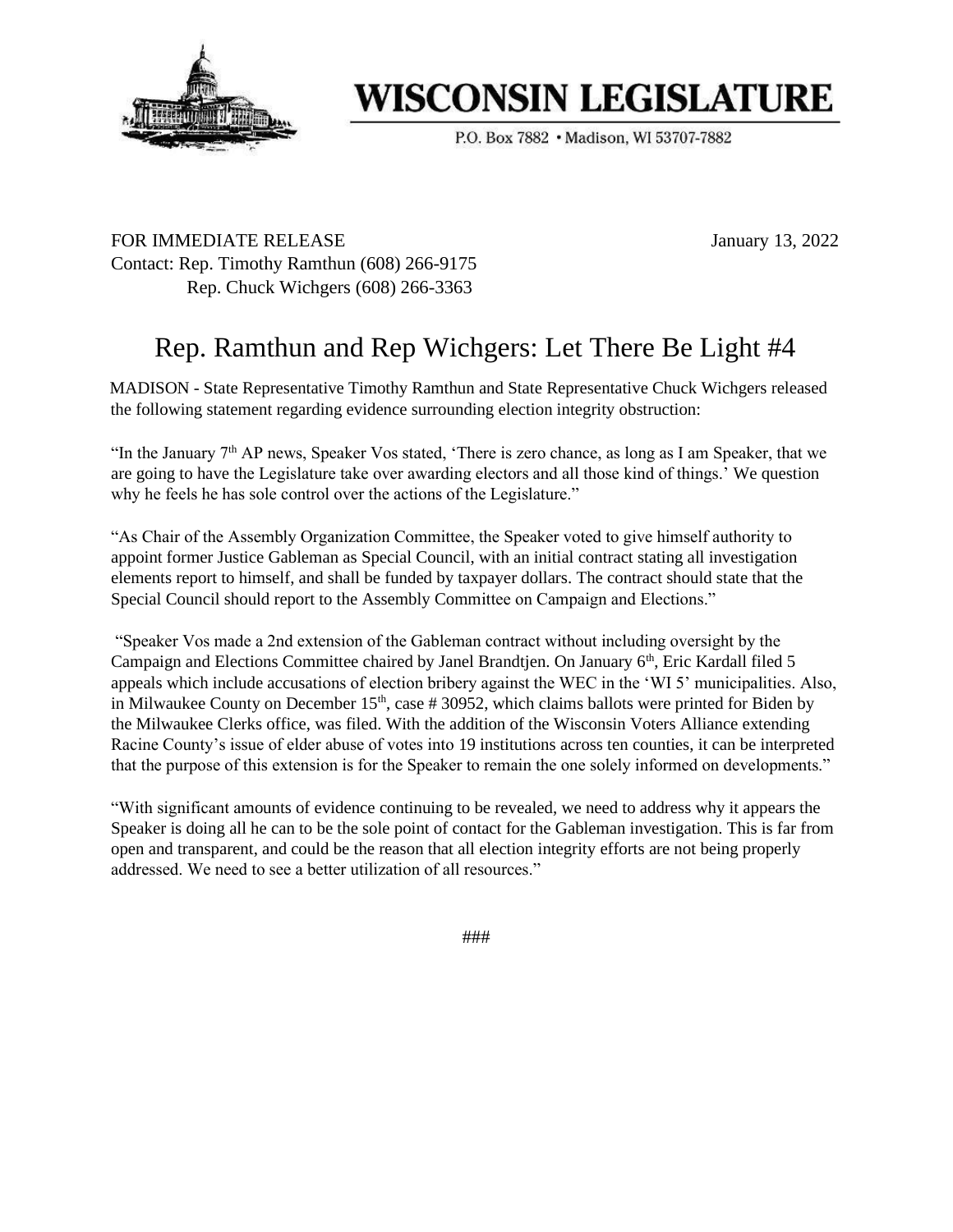Please see Rep. Ramthun and Rep. Wichgers' "Let there be light #4" press release, along with attached evidence.

## **1 Speaker is chair of the Assembly Organization Committee**

The Assembly Organization Committee is chaired by the Speaker.

https://docs.legis.wisconsin.gov/2021/committees/assembly/2352

### **2 Speaker votes to give himself authority to hire and fund Gableman investigation**

Please also see attached photos of org committee where the first on May 28th appoints Gableman to assist the campaign and elections committee, and later on Aug 27th changes the language to "oversee" the investigation.

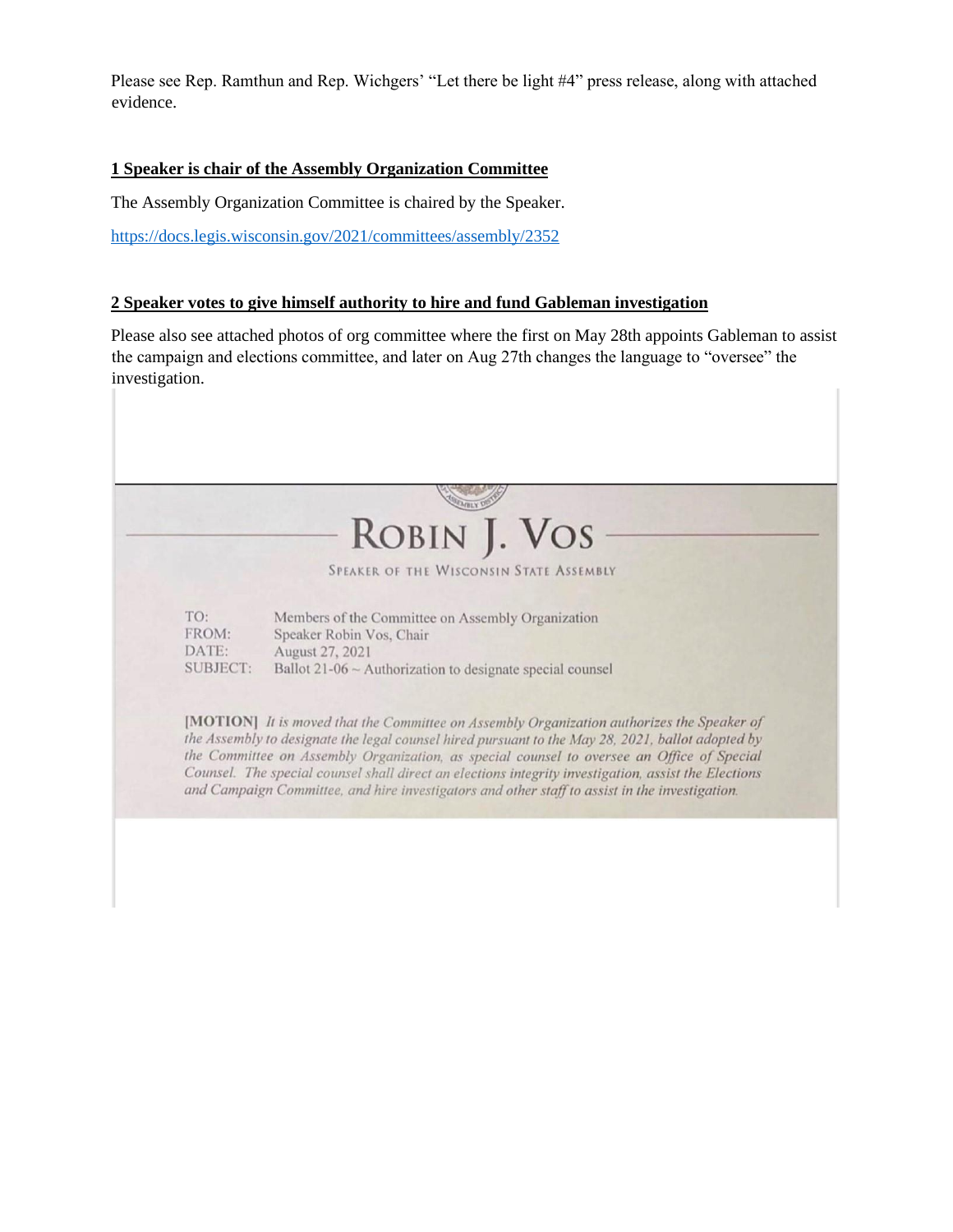# **ROBIN**

SPEAKER OF THE WISCONSIN STATE ASSEMBLY

Members of the Committee on Assembly Organization TO: Speaker Robin Vos, Chair FROM: DATE: May 28, 2021 May  $28$ ,  $2021$ <br>Ballot  $21-03 \sim$  Authorization to Obtain Legal Counsel and Employ Investigators **SUBJECT:** 

[MOTION] It is moved that the Committee on Assembly Organization authorizes the Speaker of [MOTION] It is moved that the Committee on Assembly Organization Lawssembly Committee on<br>the Assembly to hire legal counsel and employ investigators to assist the Assembly Committee on Campaigns and Elections in investigating the administration of elections in Wisconsin. Speaker Campaigns and Elections in investigating the damancial costs and contractual arrangements for Vos, on behalf of the Assembly, shall approve all financial costs and contractual arrangements for hiring legal counsel and investigators.

I am recommending adoption of this motion. Please review and indicate your approval by circling "aye" or "no", signing your name, and inserting the date. Thank you.

[If this ballot is not returned to the Speaker's office by Friday, May 28, 2021 at 3:00 p.m., you will be designated as not voting.]

NO

Representative Ty

#### **3 Gableman contract saying all is to be reported only to Speaker Vos.**

See attached contract, where it shows on page 1 the contract was to last until Oct 2021, which was later extended to December 2021. It was recently again extended to February.

On page 1 under "services to be rendered" the last bullet point clearly states that all information is to be kept confidential and reported to the Speaker, not the Campaign and elections committee, which was the intended purpose.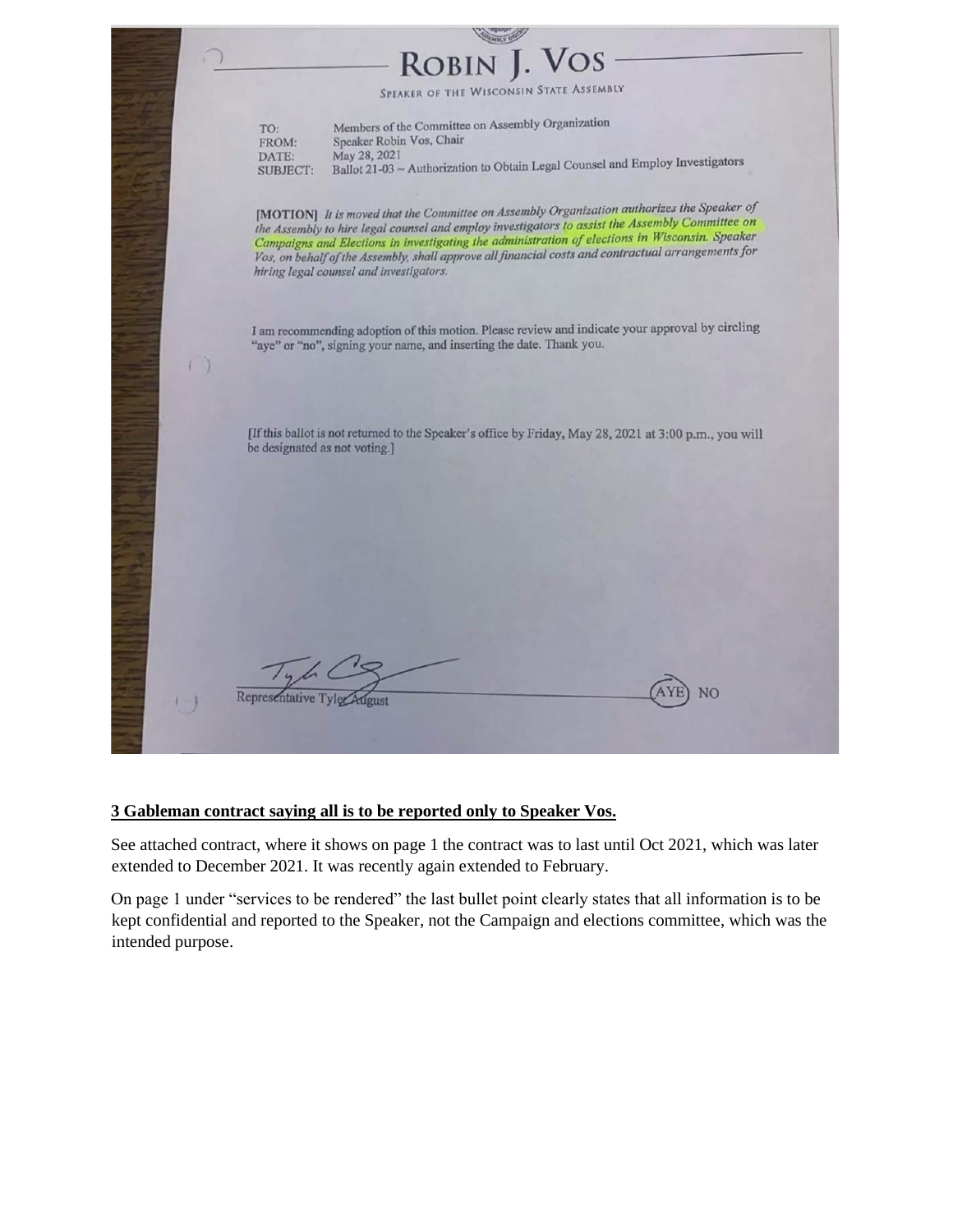# **COORDINATING ATTORNEY INDEPENDENT CONTRACTOR AGREEMENT**

This Independent Contractor Agreement (Agreement) is entered into this 25th day of June 2021 by and between The Wisconsin Assembly (Assembly) and Consultare LLC, by and through its President, Michael J. Gableman, an independent contractor (Contractor), in consideration of the mutual promises made herein, as follows:

#### Term of Agreement

This Agreement will become effective on July 1, 2021, and will continue in effect until October 31, 2021, unless altered or extended by mutual agreement of Assembly and the Contractor.

#### Services to be Rendered by Contractor

Contractor agrees to:

- Coordinate the day to day investigatory work relating to potential irregularities and/or illegalities connected to the 2020 November election in Wisconsin.
- Analyze and delegate to the investigators leads/allegations from whatever source derived, including- but not limited to-those that have been submitted to the Assembly Committee on Campaigns and Elections, raised in the media, provided to members of the Legislature before or during the investigation, or generated through the course of this investigation;
- $\bullet$ Receive investigative reports from investigators and keep a weekly report of investigative findings.
- Routinely consult with investigators to help direct them in the nature and manner of their investigatory work.
- Compile all investigator reports and weekly attorney reports into a final report related to the election investigation, to be submitted to the Speaker of the Assembly, and;
- Keep all information/findings related to the services rendered under this agreement confidential, except when working with Integrity Investigators and such designee(s) of the Assembly whom the Speaker shall from time to time identify in writing to the Consultant for such purposes. At present, the Speaker hereby designates Attorney Steve Fawcett as the Assembly's point of contact with the Contractor. The identity of the Assembly point of contact with whom the Contractor may share such information may be modified from time to time in writing by the Speaker. The requirement for confidentiality set forth in this paragraph extends to any and all employees or agents of the Contractor.

#### **Method of Performing Services**

Contractor will determine the method, details, and means of performing the above-described services.

 $1\,$ 

### 4 June 25<sup>th</sup> announcement of Gableman.

https://www.jsonline.com/story/news/politics/elections/2021/06/26/former-wisconsin-supreme-courtjustice-michael-gableman-will-oversee-robin-vos-2020-election-review/5357319001/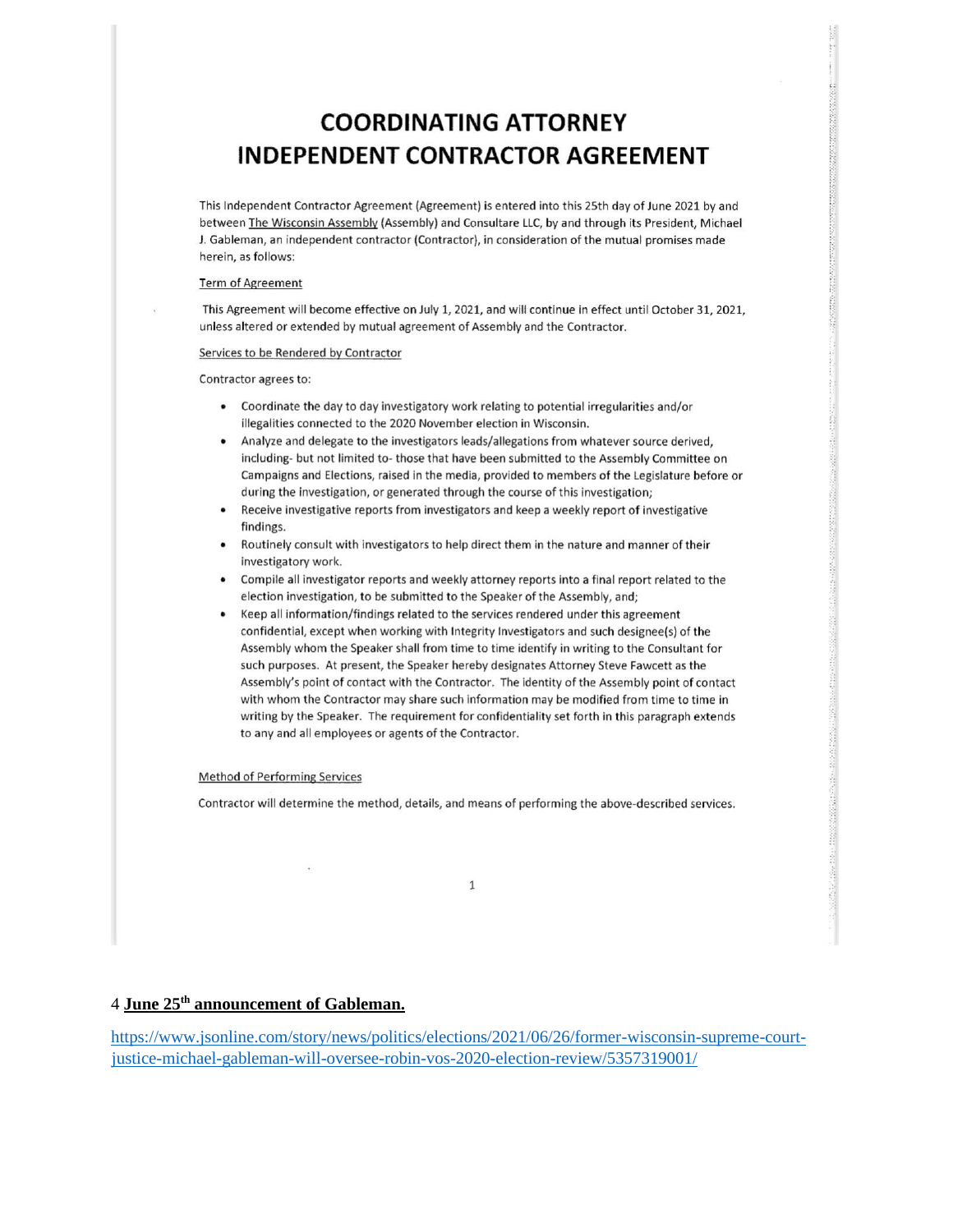**5 Dec 15th Milwaukee case # 30952** available upon request: On December 15th 2021 a mandamus was filed in Circuit Court in Milwaukee County claiming ballots were printed in the Milwaukee Clerk's Office for Biden along with many other accusations. It claims memory sticks were used with the illegal ballots by nefarious actors who had access to voting tabulators and city employees were told to follow directions of CTCL. It claims the clerk's office accommodated overnight guests and gave access to computers in the clerk's office and that it was witnessed by more than one whistleblower, one being a police officer.

# **6 The 5 appeal cases filed January 6th** against the WEC to include 12.11 election fraud in the "WI 5".

- a) https://drive.google.com/file/d/1nfwv3ycntgDQNBZlxCNfhvq0YHS4cpiw/view (Kenosha appeal)
- b) https://drive.google.com/file/d/1ySfvggB0jqIf7TxPC3wVOfWKh1l9l6qs/view (Green Bay appeal)
- c) https://drive.google.com/file/d/1-1JatOZWHEfBDo1v3RSJSFOudQGAtcbJ/view (Milwaukee appeal)
- d) https://drive.google.com/file/d/1Gh4YFNn7EtgfamF4c5RT7iXSdY5IjerL/view (Racine appeal)
- e) https://drive.google.com/file/d/1-yamr7AD5-JcynDC-fmXDnetuPgJFBMG/view (Madison appeal)

# **7 Voter's alliance has 19 active investigative cases spanning 10 counties**:

https://wisconsinvoteralliance.com/wva/elder-voter-abuse/

# **8 Speaker extends Gableman contract to the end of February:**

https://www.wispolitics.com/2022/vos-on-upfront-says-he-wants-gableman-to-complete-election-probeby-end-of-february/?soid=1107630230756&aid=ab-C-PVooVQ?soid=1107630230756&aid=EcUGtAU1VDw?soid=1107630230756&aid=lRtFSVgcpAs#tracki ng-source=home-top-story-1?fbclid=IwAR3F6suvILVjOVWXUx\_4tdIGW4y5YtsLqjPdtdlySlJxcl26v\_QXexhIhKc?DocumentID=2 451?fbclid=IwAR2a2O952-g7Ii-3pGyT0iI\_F9IJLdeGV9-4lGcwVTUG-EUty4RJxHDwtBM?fbclid=IwAR2a2O952-g7Ii-3pGyT0iI\_F9IJLdeGV9-4lGcwVTUG-EUty4RJxHDwtBM?fbclid=IwAR3ZkMljWJHQ8Ige2nQ2nmw9l7FE7I-4tbuFIBCr4YlMRq0xen00QiWfvg?e=44975ac566?DocumentID=2216?e=24b784587c?fbclid=IwAR3OrChuTOeHIHr H0E8IUmxJLPoQ-Cnof4tRqxyAkQxi16pfPsNhyCYPi8?fbclid=IwAR3OrChuTOeHIHrH0E8IUmxJLPoQ-Cnof4tRqxyAkQxi16pfPsNhyCYPi8?e=24b784587c?fbclid=IwAR2nEVSLU6MBFuYx9xDedo0tkf0SnXdXavOli12TrdGZf1Dkb 7mrb1ppzSk#tracking-source=home-top-story-1?utm\_medium=social&utm\_source=email&utm\_campaign=usershare&fbclid=IwAR2hnGoz7k8OKBoRfrPWM8ICrg\_aCuPZDQ4G7oCYs7LI4KpIrq\_w7r8xGY?e=24b784587c?fbclid=IwAR3FY6KFSlkiU4fGKVHXLnIDsIZu e9tOLEUfncq30lYGkyl10sMvuqvvaus?fbclid=IwAR3bpFVyxvZlF8RGKJWHef1D\_gqsICCx\_7hAg4Du

e9TY42Tkf4pcLx21cuc?e=24b784587c

# **9 The Speaker says "as long as I'm speaker nothing will happen"**

https://apnews.com/article/joe-biden-business-elections-wisconsin-donald-trumpb071871651fcc256fb4db97c03598bce?e=c182bdacd6#tracking-source=home-top-story-1##tracking